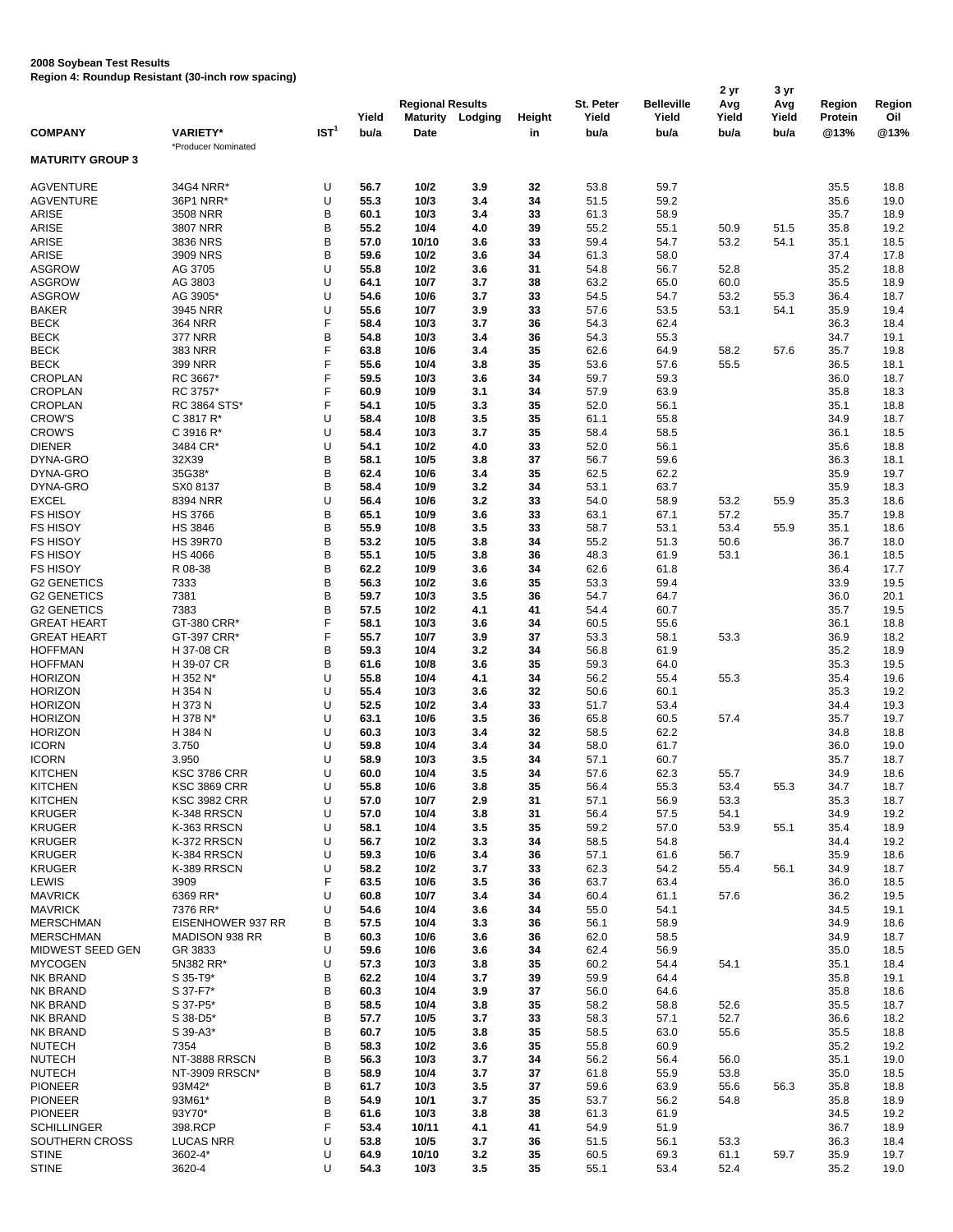## **2008 Soybean Test Results**

**Region 4: Roundup Resistant (30-inch row spacing)**

|                                             |                                        |                  |               | <b>Regional Results</b> |                         |                  | St. Peter     | <b>Belleville</b> | 2 yr<br>Avg   | 3 yr<br>Avg   | Region          | Region       |
|---------------------------------------------|----------------------------------------|------------------|---------------|-------------------------|-------------------------|------------------|---------------|-------------------|---------------|---------------|-----------------|--------------|
| <b>COMPANY</b>                              | <b>VARIETY*</b>                        | IST <sup>1</sup> | Yield<br>bu/a | Date                    | <b>Maturity Lodging</b> | Height<br>in     | Yield<br>bu/a | Yield<br>bu/a     | Yield<br>bu/a | Yield<br>bu/a | Protein<br>@13% | Oil<br>@13%  |
|                                             | *Producer Nominated                    |                  |               |                         |                         |                  |               |                   |               |               |                 |              |
| <b>STONE SEED GROUP</b><br>STONE SEED GROUP | 2373 NRR*<br>3A378 NRR*                | В<br>B           | 56.9<br>57.9  | 10/3<br>10/2            | 4.0<br>3.5              | 36<br>33         | 54.2<br>55.0  | 59.6<br>60.9      |               |               | 36.7<br>35.2    | 18.5         |
| STONE SEED GROUP                            | 3A388 NRR                              | В                | 63.4          | 10/6                    | 4.0                     | 38               |               | 63.3              |               |               | 36.5            | 18.6<br>18.3 |
| STONE SEED GROUP                            | 3A398 NRR                              | В                | 57.0          | 10/4                    | 3.7                     | 36               | 63.6<br>53.0  | 61.0              |               |               | 36.3            | 18.3         |
| <b>TRISOY</b>                               | 3463 RR(CN)                            | В                | 59.2          | 10/2                    | 4.0                     | 35               | 57.4          | 61.0              |               |               | 35.2            | 18.9         |
| <b>TRISOY</b>                               | 3874 RR(CN)*                           | В                | 56.5          | 10/5                    | 3.6                     | 34               | 58.1          | 54.9              |               |               | 35.1            | 18.7         |
| <b>VIGORO</b>                               | V 37N8 RR*                             | F                | 61.8          | 10/5                    | 3.8                     | 34               | 61.9          | 61.8              |               |               | 36.1            | 17.9         |
| <b>VIGORO</b>                               | V 39N9 RR                              | F                | 62.1          | 10/11                   | 3.7                     | 34               | 65.2          | 58.9              |               |               | 35.5            | 18.5         |
|                                             | AVERAGE                                |                  | 58.3          | 10/4                    | 3.6                     | 35               | 57.4          | 59.1              | 54.6          | 55.6          | 35.6            | 18.8         |
|                                             | L.S.D. 25% LEVEL<br>COEFF. OF VAR. (%) |                  | 3.8<br>9.6    |                         | 0.2<br>10.1             | $\mathbf 2$<br>8 | 3.0<br>5.6    | 3.2<br>5.7        |               |               | 0.45<br>1.9     | 0.30<br>2.4  |
| <b>MATURITY GROUP 4</b>                     |                                        |                  |               |                         |                         |                  |               |                   |               |               |                 |              |
| ARISE                                       | 4209 RS                                | B                | 63.3          | 10/12                   | 3.7                     | 38               | 62.7          | 63.9              |               |               | 36.7            | 18.8         |
| ARISE                                       | 4407 NRR                               | B                | 63.2          | 10/12                   | 3.6                     | 38               | 62.2          | 64.3              | 59.3          | 58.2          | 36.7            | 18.1         |
| ARISE                                       | 4606 NRR                               | B                | 63.1          | 10/17                   | 4.1                     | 45               | 65.0          | 61.1              | 57.6          | 58.6          | 36.8            | 18.2         |
| <b>ARISE</b>                                | 4708 NRR                               | B                | 63.7          | 10/16                   | 4.1                     | 40               | 63.0          | 64.5              | 56.4          |               | 37.0            | 18.4         |
| <b>ASGROW</b>                               | AG 4005                                | U                | 63.6          | 10/12                   | 4.0                     | 36               | 62.5          | 64.6              |               |               | 36.0            | 18.7         |
| <b>ASGROW</b>                               | AG 4103*                               | U                | 60.5          | 10/11                   | 3.9                     | 40               | 57.6          | 63.5              | 53.7          | 56.3          | 35.4            | 18.3         |
| <b>ASGROW</b>                               | AG 4403*                               | U                | 60.5          | 10/12                   | 3.7                     | 40               | 58.5          | 62.4              |               |               | 35.2            | 19.1         |
| <b>ASGROW</b>                               | AG 4404                                | U                | 61.9          | 10/12                   | 3.8                     | 41               | 61.2          | 62.5              | 56.2          | 57.6          | 36.9            | 18.0         |
| <b>ASGROW</b>                               | AG 4405*                               | U                | 62.1          | 10/11                   | 3.9                     | 38               | 62.1          | 62.2              | 54.0          |               | 35.4            | 18.6         |
| <b>ASGROW</b>                               | AG 4703                                | U                | 62.3          | 10/14                   | 4.0                     | 38               | 61.2          | 63.5              | 56.7          | 59.0          | 36.1            | 18.4         |
| <b>BAKER</b>                                | 4065 NRR                               | U                | 61.7          | 10/12                   | 4.2                     | 41               | 60.9          | 62.4              |               |               | 35.4            | 19.0         |
| <b>BAKER</b>                                | 4495 NRRSTS                            | U                | 65.1          | 10/11                   | 3.5                     | 34               | 62.0          | 68.2              |               |               | 35.7            | 19.1         |
| <b>BAKER</b>                                | 4795 NRRSTS                            | U                | 61.5          | 10/14                   | 3.7                     | 41               | 67.1          | 56.0              |               |               | 35.3            | 19.1         |
| <b>BECK</b>                                 | 422 NRR*                               | F                | 59.7          | 10/12                   | 3.7                     | 35               | 59.3          | 60.0              | 56.4          | 59.3          | 36.3            | 19.0         |
| <b>BECK</b>                                 | <b>445 NRR</b>                         | B                | 63.0          | 10/9                    | 3.5                     | 33               | 62.4          | 63.7              |               |               | 35.9            | 19.0         |
| <b>CROW'S</b>                               | C 4142 R*                              | U                | 60.4          | 10/12                   | 3.8                     | 39               | 61.2          | 59.5              | 55.9          |               | 35.5            | 18.8         |
| <b>CROW'S</b>                               | C 4517 R*                              | U                | 64.8          | 10/15                   | 4.0                     | 41               | 63.9          | 65.7              |               |               | 36.5            | 18.1         |
| <b>DELTA GROW</b>                           | 4840                                   | F                | 62.6          | 10/15                   | 4.2                     | 39               | 61.4          | 63.9              |               |               | 35.3            | 18.8         |
| <b>DELTA GROW</b>                           | 4150 RR                                | F                | 60.0          | 10/13                   | 4.1                     | 37               | 58.1          | 61.8              | 56.3          |               | 35.4            | 18.9         |
| <b>DELTA GROW</b>                           | 4460 RR                                | F                | 64.8          | 10/16                   | 4.1                     | 42               | 60.6          | 68.9              | 56.4          |               | 35.3            | 18.8         |
| <b>DELTA GROW</b>                           | 4770 RR<br>4780 RR                     | F<br>F           | 63.1<br>68.5  | 10/11                   | 3.9                     | 42<br>43         | 62.3          | 63.8              |               |               | 34.5            | 18.9         |
| <b>DELTA GROW</b><br><b>DELTA GROW</b>      | 4820 RR                                | F                | 59.1          | 10/15<br>10/15          | 3.8<br>4.0              | 37               | 64.5<br>61.3  | 72.5<br>57.0      |               |               | 34.9<br>36.8    | 18.6<br>18.5 |
| DYNA-GRO                                    | 33A40                                  | B                | 65.2          | 10/12                   | 4.0                     | 37               | 65.0          | 65.5              |               |               | 35.5            | 19.4         |
| DYNA-GRO                                    | 35D44*                                 | B                | 56.7          | 10/12                   | 3.5                     | 39               | 53.3          | 60.0              |               |               | 36.5            | 18.7         |
| DYNA-GRO                                    | 37A44*                                 | B                | 62.7          | 10/15                   | 4.0                     | 43               | 62.2          | 63.2              | 55.9          | 56.3          | 35.4            | 18.7         |
| DYNA-GRO                                    | 38C42                                  | B                | 64.0          | 10/13                   | 4.0                     | 36               | 61.4          | 66.5              |               |               | 36.7            | 18.6         |
| <b>EXCEL</b>                                | 8407 NRR                               | U                | 62.1          | 10/11                   | 3.3                     | 38               | 59.5          | 64.7              | 58.2          |               | 36.3            | 18.2         |
| <b>EXCEL</b>                                | 8442 NRR                               | U                | 65.3          | 10/12                   | 4.1                     | 36               | 60.2          | 70.5              |               |               | 36.1            | 18.7         |
| <b>EXCEL</b>                                | 8454 NRRSTS                            | U                | 61.3          | 10/14                   | 3.7                     | 37               | 61.3          | 61.3              |               |               | 35.1            | 19.0         |
| <b>FS HISOY</b>                             | HS 4366                                | B                | 61.1          | 10/11                   | 3.9                     | 35               | 62.3          | 59.9              | 57.4          |               | 36.2            | 18.9         |
| <b>FS HISOY</b>                             | <b>HS 45T70</b>                        | В                | 65.4          | 10/13                   | 3.5                     | 34               | 63.4          | 67.4              | 62.0          |               | 35.5            | 19.1         |
| <b>FS HISOY</b>                             | HS 4766                                | В                | 61.9          | 10/14                   | 3.6                     | 34               | 59.2          | 64.7              | 56.9          |               | 33.5            | 19.9         |
| <b>FS HISOY</b>                             | <b>HS 48R70</b>                        | В                | 65.4          | 10/14                   | 3.7                     | 40               | 63.4          | 67.5              | 59.3          |               | 34.6            | 18.7         |
| <b>FS HISOY</b>                             | R 08-41                                | B                | 60.8          | 10/11                   | 3.6                     | 35               | 59.2          | 62.4              |               |               | 36.4            | 18.0         |
| <b>FS HISOY</b>                             | T 08-42                                | B                | 65.0          | 10/12                   | 3.6                     | 37               | 65.4          | 64.6              |               |               | 36.3            | 19.1         |
| <b>FS HISOY</b>                             | T 08-46                                | B                | 63.3          | 10/13                   | 3.5                     | 41               | 66.8          | 59.8              |               |               | 35.5            | 19.1         |
| <b>G2 GENETICS</b>                          | 7401                                   | B                | 64.4          | 10/11                   | 3.8                     | 39               | 65.4          | 63.5              |               |               | 35.8            | 18.5         |
| <b>GREAT HEART</b>                          | GT-438 CRR*                            | F                | 65.3          | 10/12                   | 4.0                     | 39               | 66.8          | 63.7              |               |               | 35.4            | 18.7         |
| <b>GREAT HEART</b>                          | GT-443 CRS                             | U                | 63.1          | 10/12                   | 3.3                     | 35               | 60.3          | 66.0              |               |               | 35.4            | 19.2         |
| <b>GREAT HEART</b>                          | GT-462 CRR*                            | F                | 66.1          | 10/14                   | 3.8                     | 43               | 63.2          | 69.0              |               |               | 34.5            | 18.8         |
| <b>GREAT HEART</b>                          | GT-467 CRR*                            | F                | 67.2          | 10/16                   | 3.9                     | 43               | 67.1          | 67.4              | 61.4          |               | 35.8            | 18.5         |
| <b>GREAT HEART</b>                          | <b>GT-474 CRS</b>                      | F                | 63.6          | 10/17                   | 3.5                     | 41               | 68.3          | 58.9              |               |               | 35.3            | 19.1         |
| <b>HOBLIT</b>                               | <b>HB 401 NRR</b>                      | U                | 60.1          | 10/6                    | 3.1                     | 35               | 58.3          | 61.9              |               |               | 36.2            | 18.2         |
| <b>HOFFMAN</b>                              | H 40-08 CR                             | В                | 55.7          | 10/8                    | 3.4                     | 34               | 56.9          | 54.4              |               |               | 36.4            | 18.2         |
| <b>HOFFMAN</b>                              | H 41-08 CR                             | В                | 62.1          | 10/11                   | 3.5                     | 36               | 60.4          | 63.7              |               |               | 36.2            | 19.1         |
| <b>HOFFMAN</b>                              | H 43-08 CR                             | В                | 60.7          | 10/9                    | 3.9                     | 38               | 63.4          | 57.9              |               |               | 36.3            | 18.8         |
| <b>HOFFMAN</b>                              | H 45-09 CR<br>H 47-08 CR               | B<br>в           | 58.3<br>59.1  | 10/12                   | 3.8                     | 38               | 59.8          | 56.7              |               |               | 34.7            | 19.2         |
| <b>HOFFMAN</b><br><b>HORIZON</b>            | H 401 N                                | U                | 64.2          | 10/16<br>10/11          | 3.9<br>4.0              | 42<br>37         | 58.2<br>63.9  | 60.0<br>64.5      |               |               | 34.8<br>35.0    | 18.2<br>19.5 |
| <b>HORIZON</b>                              | H 406 N                                | U                | 55.4          | 10/9                    |                         | 34               | 57.1          |                   |               |               |                 |              |
| <b>HORIZON</b>                              | H 419 N                                | U                | 63.0          | 10/13                   | 4.0<br>3.4              | 35               | 61.2          | 53.8<br>64.8      | 53.5<br>58.5  | 54.7          | 35.8<br>35.8    | 19.4<br>19.2 |
| <b>HORIZON</b>                              | H 422 N                                | U                | 60.8          | 10/11                   | 3.8                     | 35               | 60.5          | 61.1              | 58.3          |               | 36.7            | 18.7         |
| <b>HORIZON</b>                              | H 424 N                                | U                | 59.9          | 10/11                   | 3.4                     | 36               | 59.8          | 60.0              | 56.0          | 54.9          | 35.9            | 18.9         |
| <b>HORIZON</b>                              | H 447 N                                | U                | 63.4          | 10/11                   | 3.4                     | 34               | 62.9          | 63.9              |               |               | 36.0            | 19.0         |
| <b>KITCHEN</b>                              | <b>KSC 4082 CRR</b>                    | U                | 60.9          | 10/8                    | 3.3                     | 36               | 62.8          | 59.0              |               |               | 36.6            | 18.1         |
| <b>KRUGER</b>                               | K-410 RRSCN                            | U                | 64.5          | 10/11                   | 4.0                     | 37               | 61.5          | 67.5              | 61.6          | 60.6          | 34.8            | 19.7         |
| <b>KRUGER</b>                               | K-417 RRSCN                            | U                | 62.1          | 10/12                   | 3.6                     | 36               | 61.1          | 63.0              |               |               | 36.4            | 19.0         |
| <b>KRUGER</b>                               | K-428 RRSCN                            | U                | 62.0          | 10/15                   | 3.7                     | 36               | 61.4          | 62.7              |               |               | 35.9            | 19.0         |
| <b>KRUGER</b>                               | K-433 RRSCN                            | U                | 60.5          | 10/14                   | 4.2                     | 43               | 64.4          | 56.6              | 55.0          | 57.7          | 35.1            | 18.8         |